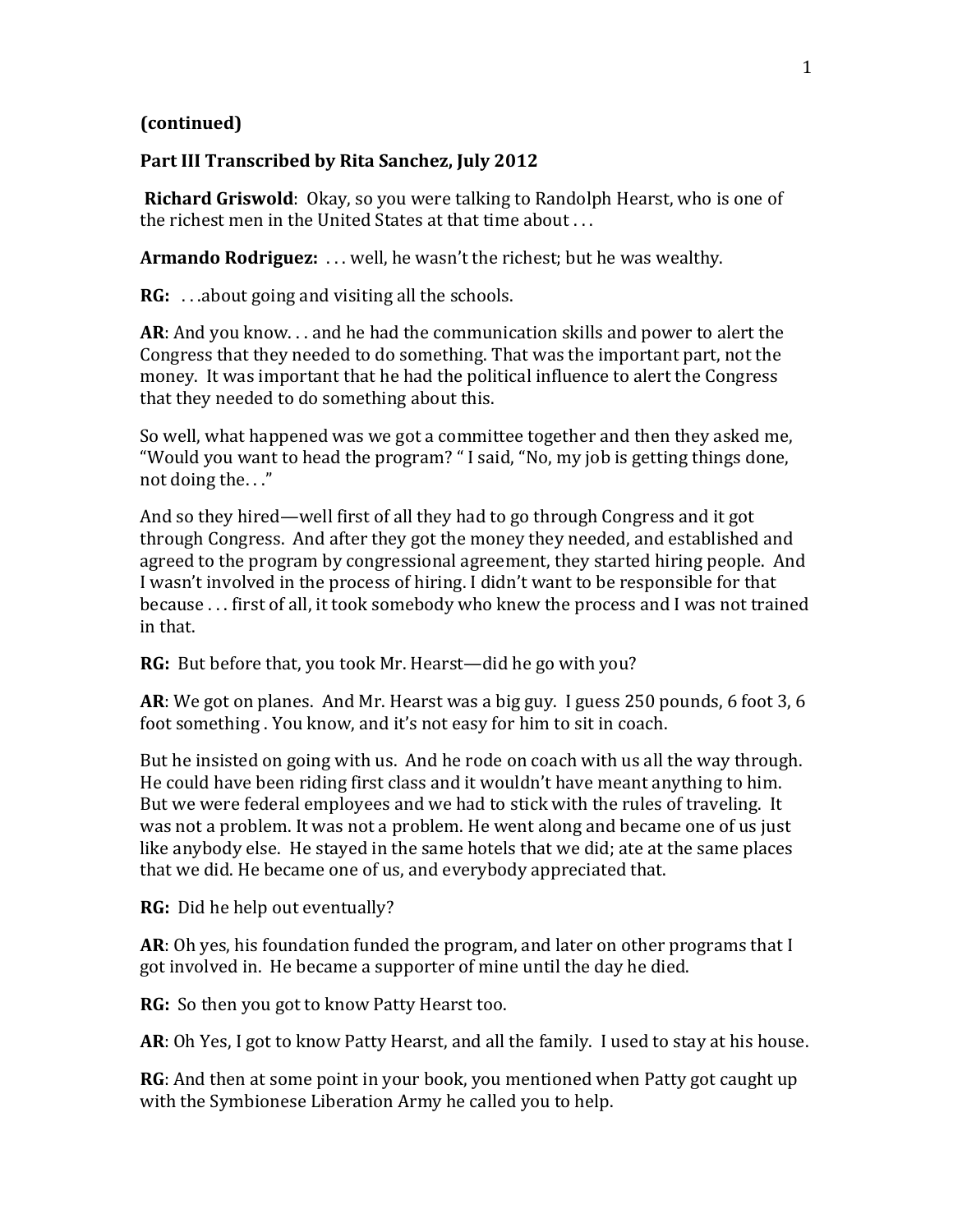**Dr. Rodriguz**: He called me to help to see where she was. We thought she might be down in Mexico. I checked with my contracts who said she's not down in Mexico. She was some place around San Francisco. And sure enough that's where she was.

**RG:** So you worked with the EEOC until '83. Then what happened? You retired?

**Rodriguez:** Well you know, a funny thing. I worked through the Carter administration and then Reagan took over. And I was looking around to see how I could meet my federal retirement requirements. Because in my traditional appointment, I would end up in August, around August, and that would have left me about two months short—two and a half months short—of my federal retirement requirement. But, lo and behold, Regan allowed me to stay an extra two months and a half to fulfill the retirement. And it was a surprise to me.

**RG:** And did you have a chance to talk to these various presidents. It first started with Johnson, and then Nixon, then Ford—not Ford—but Carter, then Reagan. Did you ever talk to them?

**Rodriguez:** Yes I talked to him person to person one time.

**RG:** With who? Who was that?

**AR**: Reagan. I talked to Carter a lot of times, Johnson a number of times.

**RG:** Who would you say were the ones that were most supportive?

**AR**: Johnson and Carter. Reagan did me a favor by allowing me to stay a couple of months to fulfill my federal retirement, but that's all he did.

**RG:** So then after you retired from there, what happened? You had a consulting firm?

**AR:** Yes. I didn't have enough time in for social security because California teachers were not in social security in those days. I don't know if they are now or not.

**RG:** I think public teachers are not; community colleges teachers are not.

**AR:** San Diego schools were not.

But I had accumulated some—because I worked at Del Mar at the Race Track during the summers—I was always working. I had worked in the fish canneries—so I had some social security. Beatrice had some and she had worked in the airlines—

**Christy Rodriguez** (Dr. Roriguez's daughter): Convair

**AR**: Convair-- and she worked at other places and, for strikers, and had some social security, but neither one of us had enough to draw social security. So that's when I formed the company and we both went under social security. And we did that for six or seven years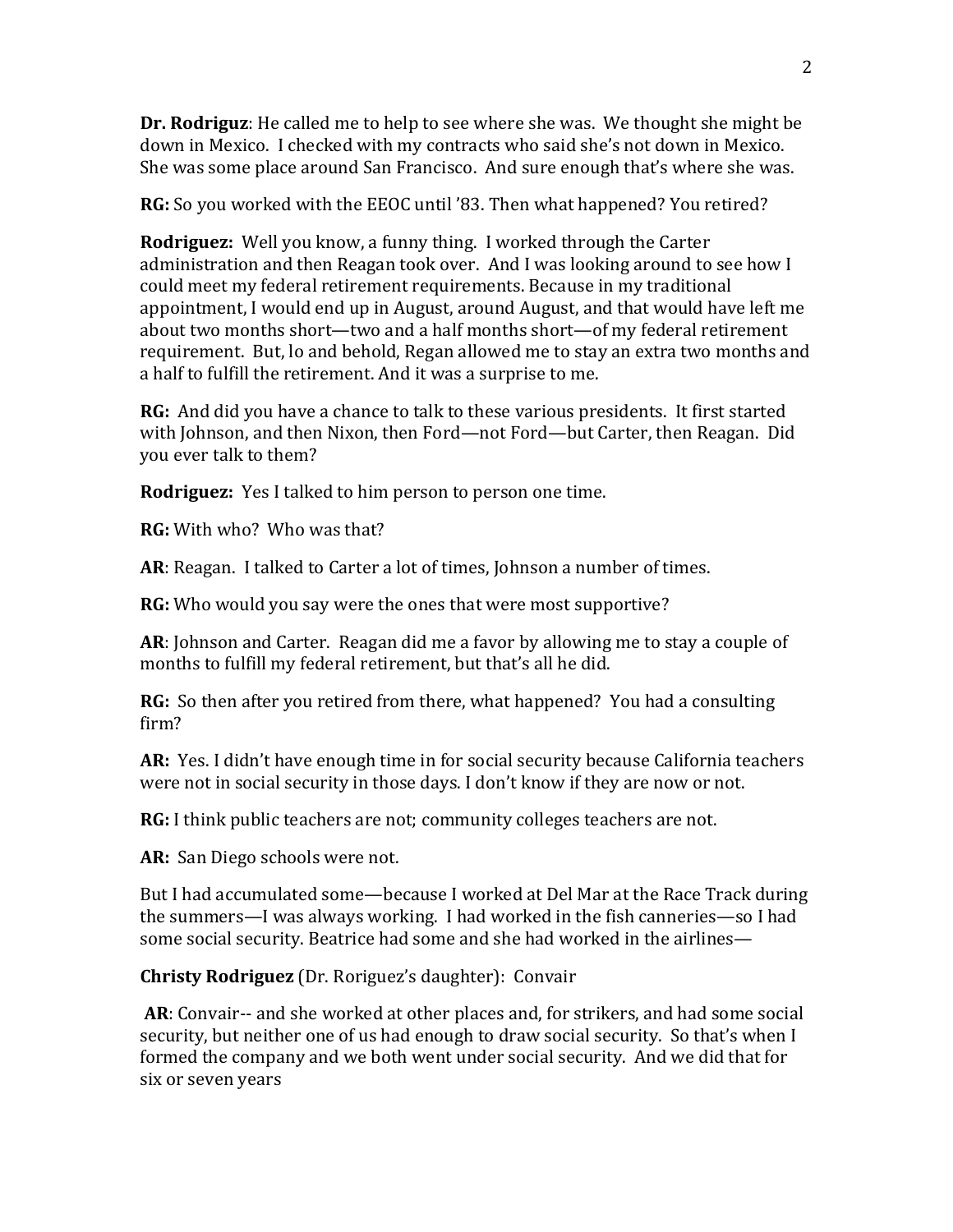**RG**: So you consulted with different organizations that needed expertise?

**AR**: Uh huh. And it was kind of fun. It was different approaches. But problem solving was always something I was doing anyway. It was continuing on what I had always done, problem solving.

**RG** I know this isn't in chronological order, but you were involved in the founding of the National Council of La Raza . So tell us a little bit about that organization. That was back in the seventies?

**AR**: Really, it was kind of Charlie Erikson's and Mike Montez and Phil Montez, who were instigators in L.A., of the National Council of La Raza. They got together a group of people from the L.A. area and invited me to come up and make a presentation on the need for the organizing for the needs of the Spanish Speaking and Mexican Americans and the need to provide programs and a support system to help in the problem solving of employment, admissions, and education.

So they liked the idea and they started forming groups to institute these ideas so that they could have some support system mechanism that they could rely on for assistance. And there was always that need. There were always problems that needed help and people didn't know what to do with it. So this group became a group that provided directions and assistance for solving the needs.

**Christy:** It was an advocacy program, the Southwest Council

**AR**: The Southwest Council for La Raza.

**RG:** And now it's a national organization in Washington, DC. And then also you were involved in founding the Unity League. What was that all about? In 1947?

**AR:** The Unity League was getting all these groups that were coming up and having them meet quarterly to see how they could provide help to each other. It was a kind of communications organization to be supportive of each other and call upon when needed. Not always would they all agree on everything, but at least they had the opportunity to ask for support.

**RG:** Were they mostly Latino organizations?

**AR:** No, it was all across the board. In the beginning it started with Latinos. But became wider because the need was bigger than just Latinos. And when you can get others' support it can make you stronger. That was the interesting part of that. It began to spread.

**RG**: And then also you were you were involved in the founding of the GI Forum?

**AR**: Yeah. When I got out of the service. There were a number of us who had just recently been out of the service. And there was no American Legion at that time. And some Texans had organized the G. I. Forum. So we took the concept . . .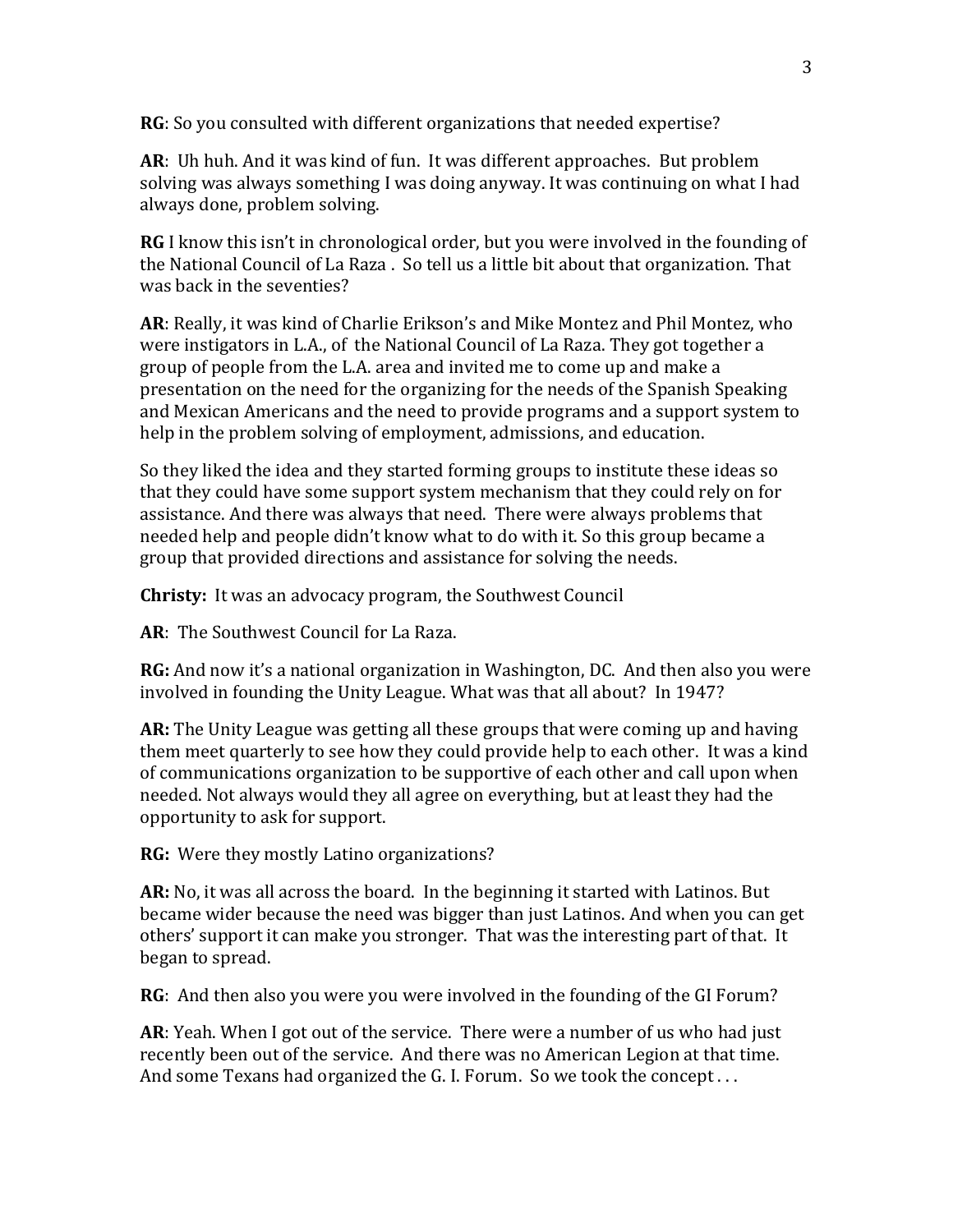**RG:** Mostly a Latino organization?

**AR:** Yeah. And it was easy in Texas because a lot of Latinos could get together. And it wasn't that easy in San Diego because we didn't have that many. But as it began to grow in numbers the need began to grow. And we emulated what they did because Hector P. Garcia was the organizer of the American G.I. Forum.

**RG:** Did you ever meet him?

**AR:** Yes a number of times. He and I became close, especially in Washington.

**RG**: And then you were one of the founders of AMAE?

**AR:** IMAGE

**AR**: That was kind of to develop leadership in the community, because some of our leaders needed help and they didn't know how to go about it. And so what we did through IMAGE was develop skills in providing services, not only for the organizations, but for individuals in the community. So IMAGE became a place to go to because they could direct you where the help was because they knew what was going on in the community.

So IMAGE became an important go-to place. They didn't do a lot of things, but that was not what they were organized to do. They were organized to direct the persons to get the help that they needed. And it was an important group, extremely important. It was one of the groups that got more women involved than had been the previous practice among Hispanics. Hispanic women did not get involved, but they sure became forerunners later on. And I think IMAGE had a play in this.

**RG:** What kind of advice would you give to young people? What kind of words of wisdom would you have for the next generation that's coming up?

**AR:** My advice is if you want to do something and you really care about wanting to do something for yourself and for others, don't hesitate to ask for help and direction. And do it with people who are willing to talk to you about direction and their experiences. You don't have to follow their experiences. It will probably be different; from one generation to the other it's different. But there are enough likenesses in it that you can probably get some benefit from it. But don't be afraid to ask and don't forget to ask. People are willing to help if they really feel that you are sincere in needing this help and will use this help.

**RG:** What are some of your observations about the Chicano Movement that started in the 1960 and 70s and still has some kind of presence among the younger generation, students and so forth?

**AR**: I think the present generation is looking for ways of being helpful. And I'm not sure that we as an adult community are giving them much direction in that. And I don't think they are as aware of their needs for the future as we were. Look around and see what it is they need. And you've got to look at it from their needs. And you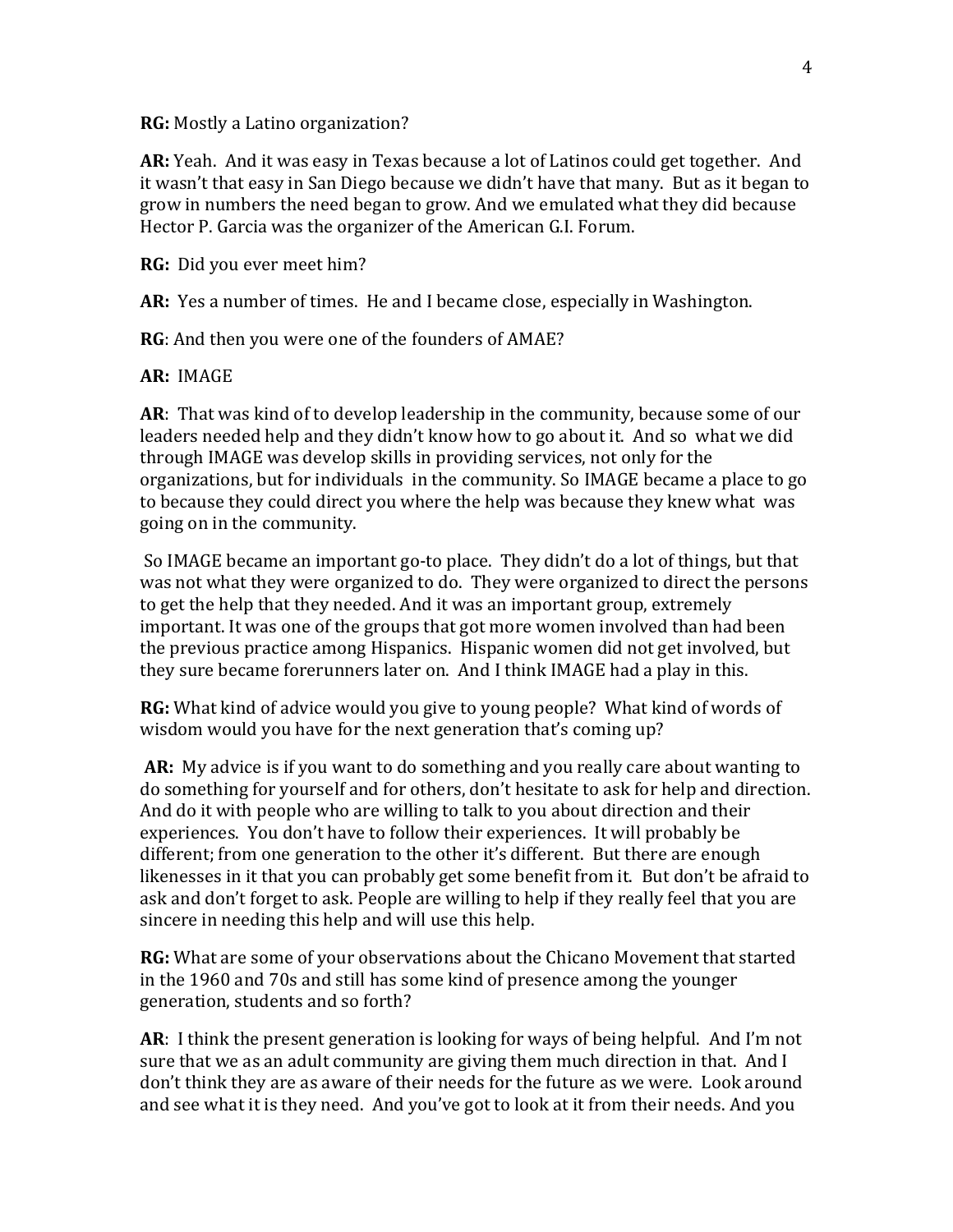have enough experience that their needs can become visible to you as you see them today and what it might be like in the future. And I say, might be, because in life it's always a guessing game what might happen. We have enough experience to predict what's going to happen in the near future—not the long future because the long future is too far away.

If we can just get to the near future, we're on safe ground. And I think that's what we need to focus on. As an adult with a lot of experience how can we help someone be successful and live a good life in the near future.

**RG:** Now you've lived a long life and been successful in many different arenas? What kinds of influences have shaped you?

**AR:** If I can be helpful to someone, then I'm helping out not only them, but me. I don't like to take giant steps; I like to take small steps. I'm a small guy and small steps is my mode. And so I look into the future not miles away but yards away.

**RG:** Well that's good. I think that might be a good way to end this interview here, unless there's something else you'd like to bring up that I haven't covered. Is there anything additional you'd like to bring in?

**AR**: That's calling for bragging, and I don't like to do that.

**Christy Rodriguez:** And then the trial that ensued. That whole period of unionization is really only touched on very lightly in the book—but I think it has a major impact in terms of history.

**RG**: So this was back in the forties? The union cannery workers?

**AR:** It really started as a family. Catalina, we call her Katie, the anglicized name. Katie was four years older than I. And she and I were always close, my younger brother Carlos too. Katie came here. She was nine years old, maybe ten, and went to school, but was kind of out of step; she wasn't young enough to go through the learning process and she was old enough but hadn't acquired enough English. So the first thing she did was to work at the fish cannery when she got old enough.

**CR:** She only went to school to the eighth grade.

**AR:** Just before she went to work at the fish cannery, she went to business school; before that she had gone to junior high. She went to business school and acquired some office learning processes that became very important to her later on. She went to work at the fish cannery. And they were organizing a Fish Cannery Workers Union. And the one who they eventually selected to be the business agent was my sister Catalina. She must have been about nineteen or twenty years old at the time. And she was a tremendous organizer, really good at getting people together and getting them to unite and to take united group action.

She hired my wife to be her secretary. And between them both they raised more cane than you could expect. But they did good. They organized the Union and the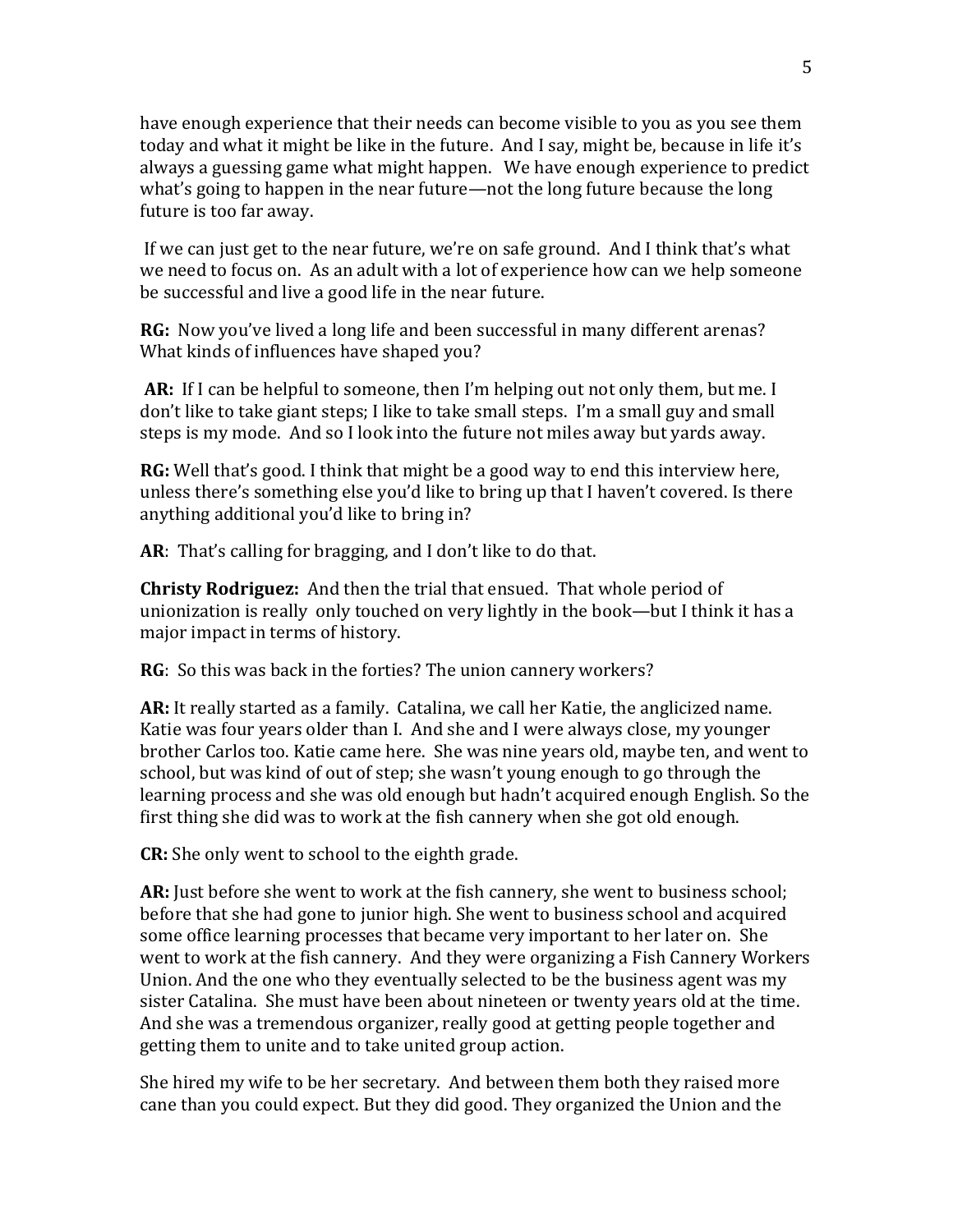Union became very effective. Eventually it got to her because after five or six years of that, it was more than she could handle and she left and went to do childcare work.

**Christy:** Wait a minute. I think you're confusing the years. Because I think there was a period when she was organizing the cannery workers and you're confusing the Longshoremen. You're blending the two. Cause Mom didn't work with her until the Longshoreman. Mom was too young at the time.

**AR**: Yes. Right. Your mom went to work with her after she got into the major union work, after my sister got into the major union work.

**CR**: But they were brought up on charges. My Aunt Katie, Aunt Katie and you were both brought up on charges for your union work.

AR: Oh yeah.

 $RG: By the ...$ 

Christy: By the House of --the California House of Un-American Activities.

RG: Tenney, Right?

**Christy:** They accused you of being communists. They blackballed Aunt Katie.

**AR**: Yes. They blackballed her

**Christy:** She just didn't go to L.A. because she wanted to.

**Rodriguez:** She got blackballed because she was too successful in union activities.

**RG:** Did she ever meet or did you ever know Luisa Moreno? She was an organizer, communist organizer at the union cannery workers here in San Diego.

**AR**: AFL-CIO?

**RG:** Probably the CIO; I don't know; probably CIO.

AR: Maybe she worked with my sister.

**RG:** She was involved with the cannery workers in the forties and then she was deported because she had joined the communist party back when she was young.

**Christy:** You were both brought up on charges and then the charges were dropped. They accused you. That's why the FBI, whenever you were going up for presidential appointments, they always came across that.

**RG:** The Tenney Committee during the fifties. They were witch-hunting. They were looking for communists everywhere.